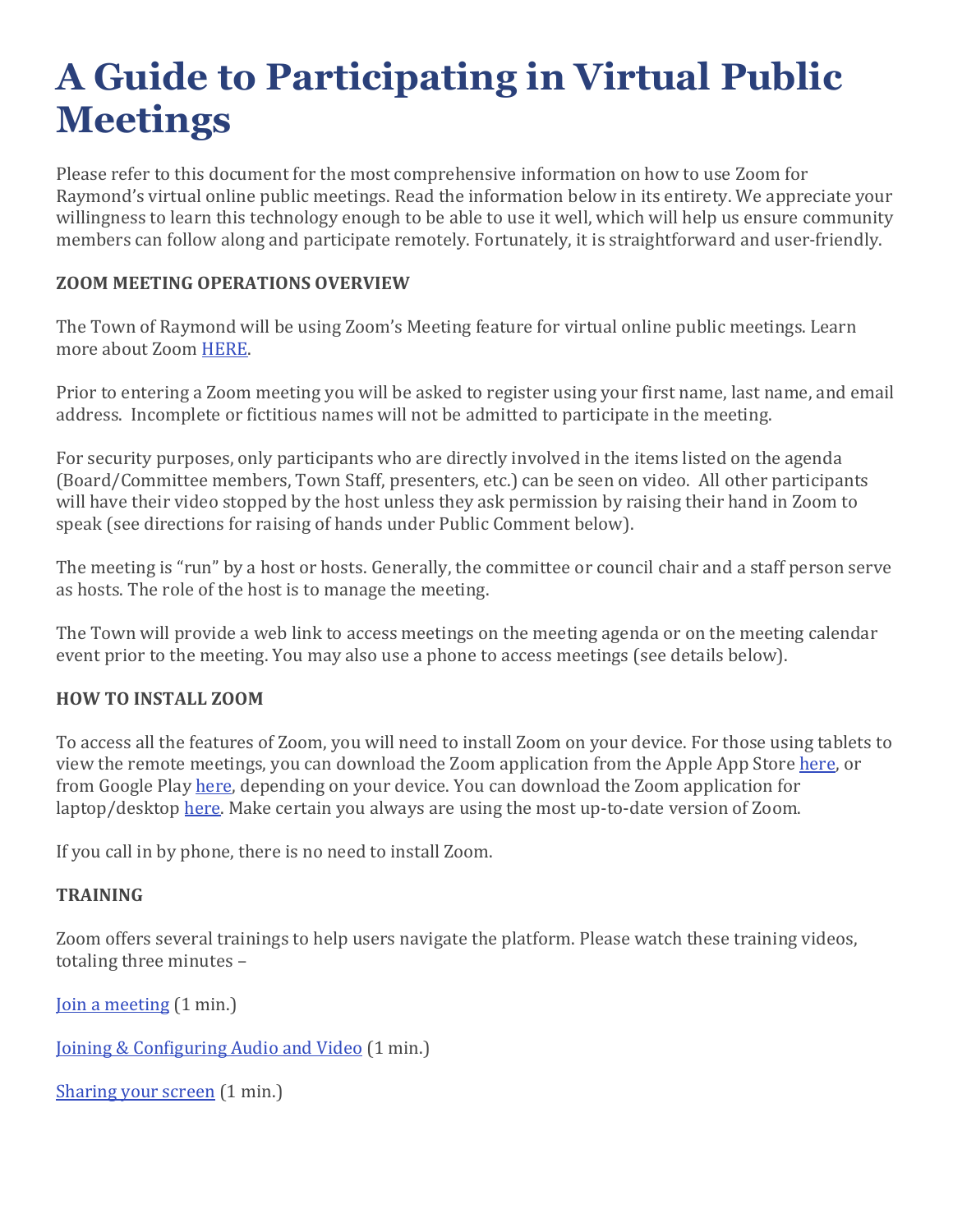## **TIPS AND BEST PRACTICES**

Here are a few recommendations to optimize your digital meeting experience.

- **Arrive early**. Join the meeting at least ten minutes before the start time. By joining early, you will have time to troubleshoot any technical challenges.
- **Silence your phone** and all notifications that could interrupt a meeting. Do the same for your computer.
- Make sure you Zoom **software is updated**.
- Your internet connection has the most significant impact on your video/audio quality. **If you are able, it is best to use a wired Internet connection.**
- To hear and be heard best, we recommend using **a headset or headphones with a microphone**. If you don't have one, don't worry. You can achieve similar results if you are in a **quiet room** for the duration of the meeting. Wear headphones even if you don't have a microphone so that you can hear as well as possible.

The Town of Raymond offers multiple ways to watch and participate in virtual public meetings:

- 1. Watch and/or **participate in the meeting directly in Zoom** by joining the meeting as an attendee. To join a Zoom meeting, follow the link on the meeting agenda or in the meeting calendar event.
- 2. **Dial in to the meeting with your phone**. This method will also allow you to participate in public comment opportunities. The toll-free dial-in numbers for each meeting will be posted prior to each meeting on the meeting agenda or in the meeting calendar event.
- 3. **Watch the broadcast** on Raymond TV, local channel 1301 or view the live stream of the meeting [here.](https://www.raymondmaine.org/content/live-video-streaming) These broadcast methods will NOT allow viewers to participate in the meeting. Do not try to simultaneously watch the broadcast and participate via Zoom as there will be a delay.

# **PUBLIC COMMENT**

Zoom allows you, an attendee, the opportunity to speak during public comment periods. During public comment you will be asked to use the "raise your hand" function to speak. Click on the "raise your hand" option located at the center of your control bar at the bottom of the screen. Dial \*9 to "raise your hand" if connecting by phone. The Host of the meeting will acknowledge each attendee raising their hand in turn. When you are acknowledged, the Host will unmute your microphone. At that point, as in regular public meetings, state your name and address prior to asking a question or making a comment. When you are finished speaking, the Host will again mute your microphone and you will be unable to speak further unless you utilize the "raise your hand" function again.

#### **EXECUTIVE SESSION**

To ensure privacy during Executive Session, we will observe the following procedures:

- A Breakout Room for Executive Session will be created.
- Once a motion to move to Executive Session is approved in the public Zoom meeting, participants in Executive Session will exit the public meeting.
- Staying in the Zoom app, participants in Executive Session will then join the private meeting created for executive session.
- Executive Session is done securely in private.